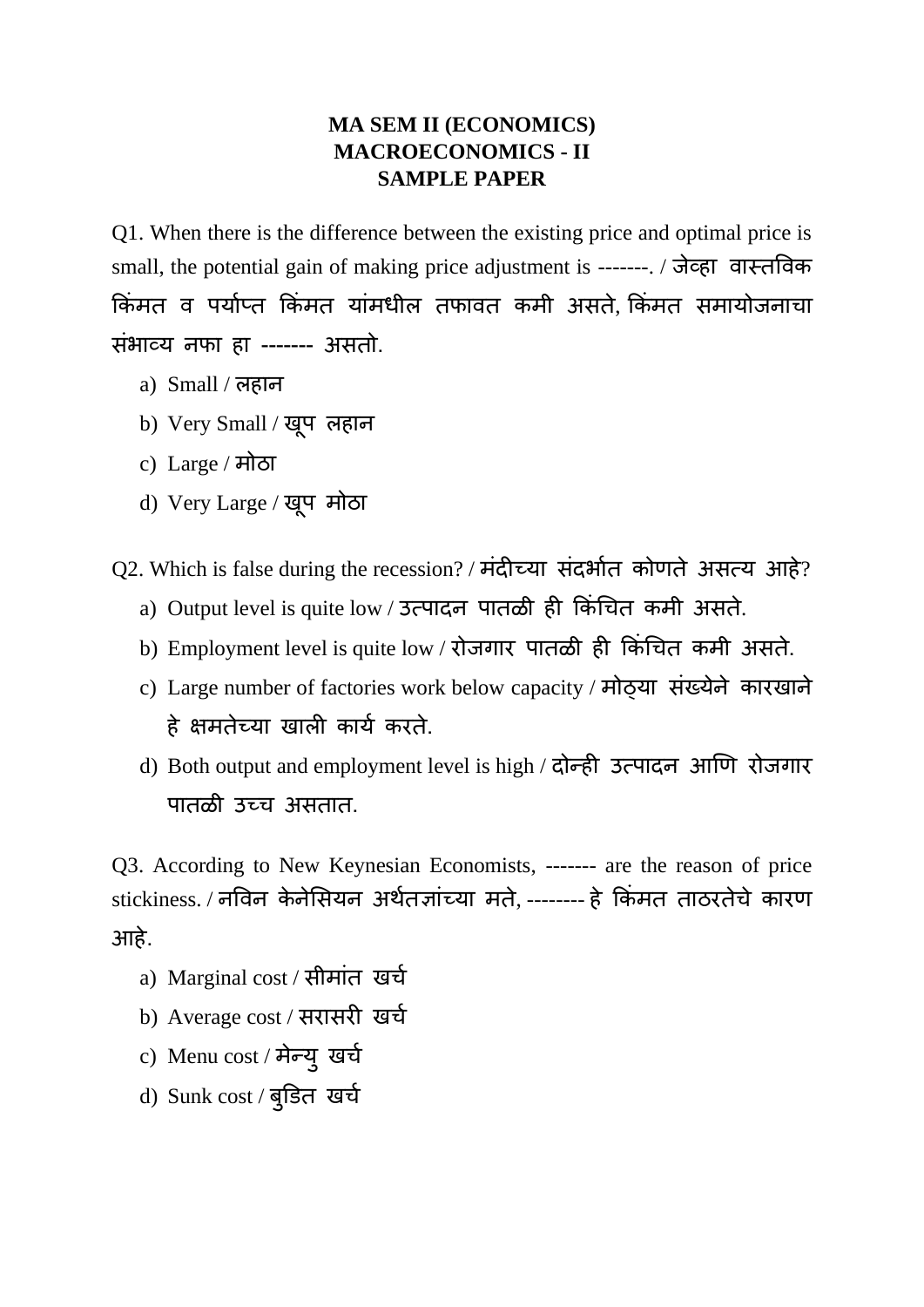Q4. According to the rational expectations model, while the price level and the money wage rate will raise permanently on one hand, on the other hand output and employment will --------- . / तर्कसंगत अपेक्षा मॉंडेल नुसार, जर किमत पातळी आणि पैशातील वेतन दर हा एकीकडे कायमस्वरूपी वाढेल, दुसरीकडे उत्पादन आणि रोजगार --------

- a) Decrease / घटते
- b) Increase / वाढते
- c) Increase or decrease / वाढते किंवा घटते
- d) Remain the same / स्स्र्र राहते

Q5. The rational expectation model points out the ineffectiveness of the economic policy as it shows that the real variables ----------- remain unaffected even if expansionary monetary policy is followed. / तर्कसंगत अपेक्षा मॉडेल हे आर्थिक धोरणाची अकार्ाक्षमता दशावते की ------- वास्तववक चल अप्रभावी राहते जरी विस्तारवादी मौद्रिक धोरण पाळले.

- a) Output level only / के वळ उत्पादन पातळी
- b) Employment level only / के वळ रोजगार पातळी
- c) Unemployment level only / के वळ बेरोजगार पातळी
- d) Output and employment levels / उत्पादन आणण रोजगार पातळी

Q6. Which of the following is/are determinant/s of wage rate?/ खालीलपैकी कोणता/ते वेतन दराचे ननधाारक/के आहेत?

- a) Only labour supply curve / केवळ श्रम परु वठा वक्र
- b) Only labour demand curve / के वळ श्रम मागणी वक्र
- c) Both labour supply curve and labour demand curve / दोन्ही श्रम परु वठा वक्र आणण श्रम मागणी वक्र
- d) Neither labour supply curve nor labour demand curve / ना श्रम परु वठा वक्र ना श्रम मागणी वक्र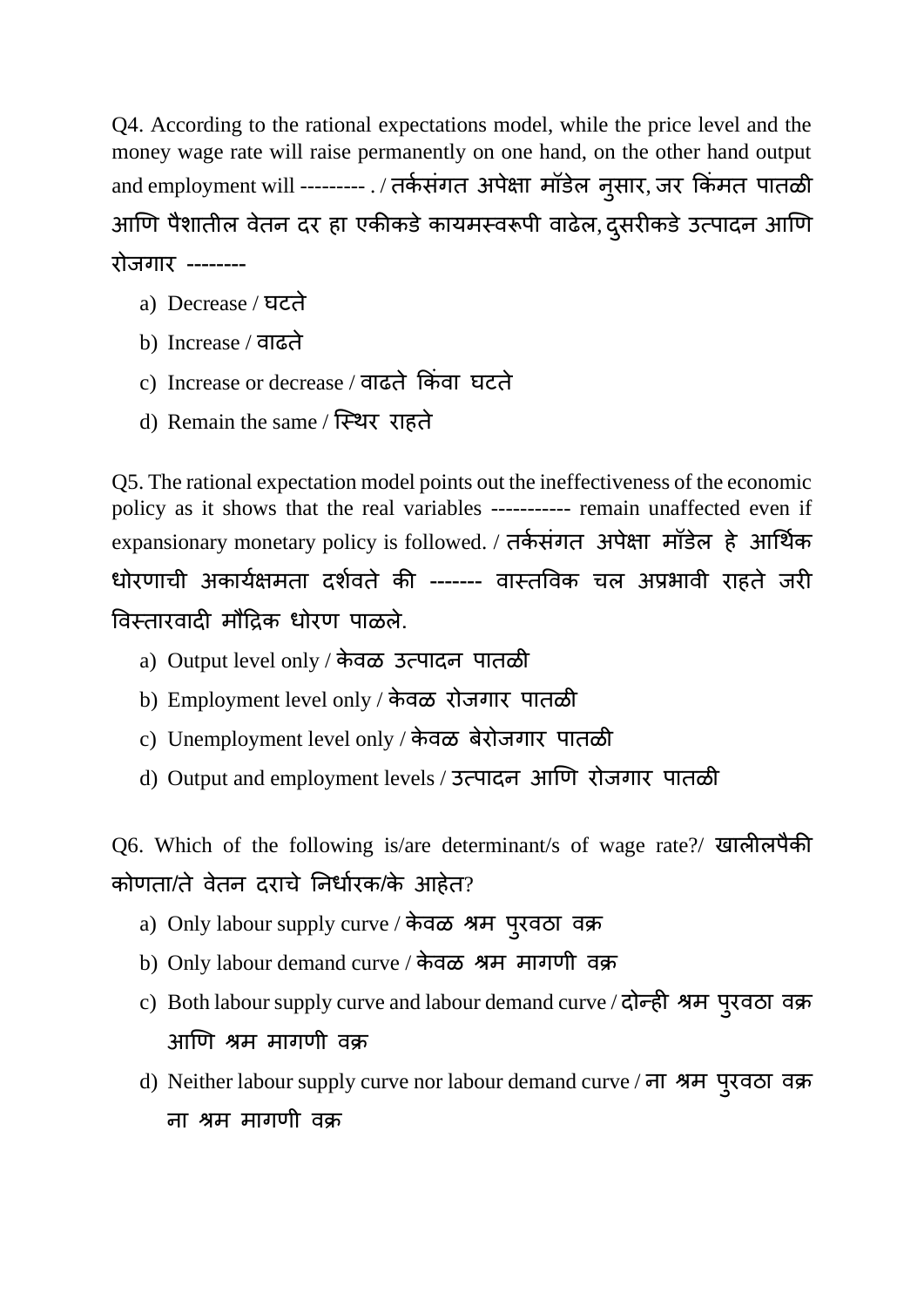Q7. According to condition of second order, the price level (P) and relative prices of the firms \_\_\_\_\_\_\_\_\_\_\_\_\_\_. / दुसऱ्या क्रमवाचक अटीनुसार, किमत पातळी (P) आणि उदयोगसंस्थांच्या सापेक्ष किंमती \_\_\_\_\_\_\_\_\_\_\_.

- a) Increases / वाढतात
- b) Remains same / स्स्र्र राहतात
- c) Decreases / कमी होतात
- d) Volatile / अस्स्र्र
- Q8. \_\_\_\_\_\_\_\_\_\_ does not occurs during recession. / मिंदीच्र्ा काळात \_\_\_\_\_\_\_\_\_\_\_ उद्भवत नाही.
	- a) Low national income / कमी राष्ट्रीर् उत्पन्न
	- b) Low productivity / कमी उत्पादकता
	- c) Less output / कमी उत्पादन
	- d) High productivity / उच्च उत्पादकता

Q9. \_\_\_\_\_\_\_\_\_ rises as monetary policymakers choose to pursue short-term goals leading to missing the long-term goals. / चलनववषर्क धोरणकते अल्पकालीन उद्दिष्टांचा पाठपुरावा करणे $\mid$ पसंत करतात ज्यामुळे दीर्घकालीन उद्दिष्टे दुर्लक्षित केली जातात म्हणून \_\_\_\_\_\_\_\_\_\_ वाढते.

- a) Dynamic consistency / गनतमान सुसिंगतता
- b) Dynamic inconsistency / गनतमान ववसिंगती
- c) Static consistency / स्स्र्र सुसिंगतता
- d) Static inconsistency / स्स्र्र ववसिंगती